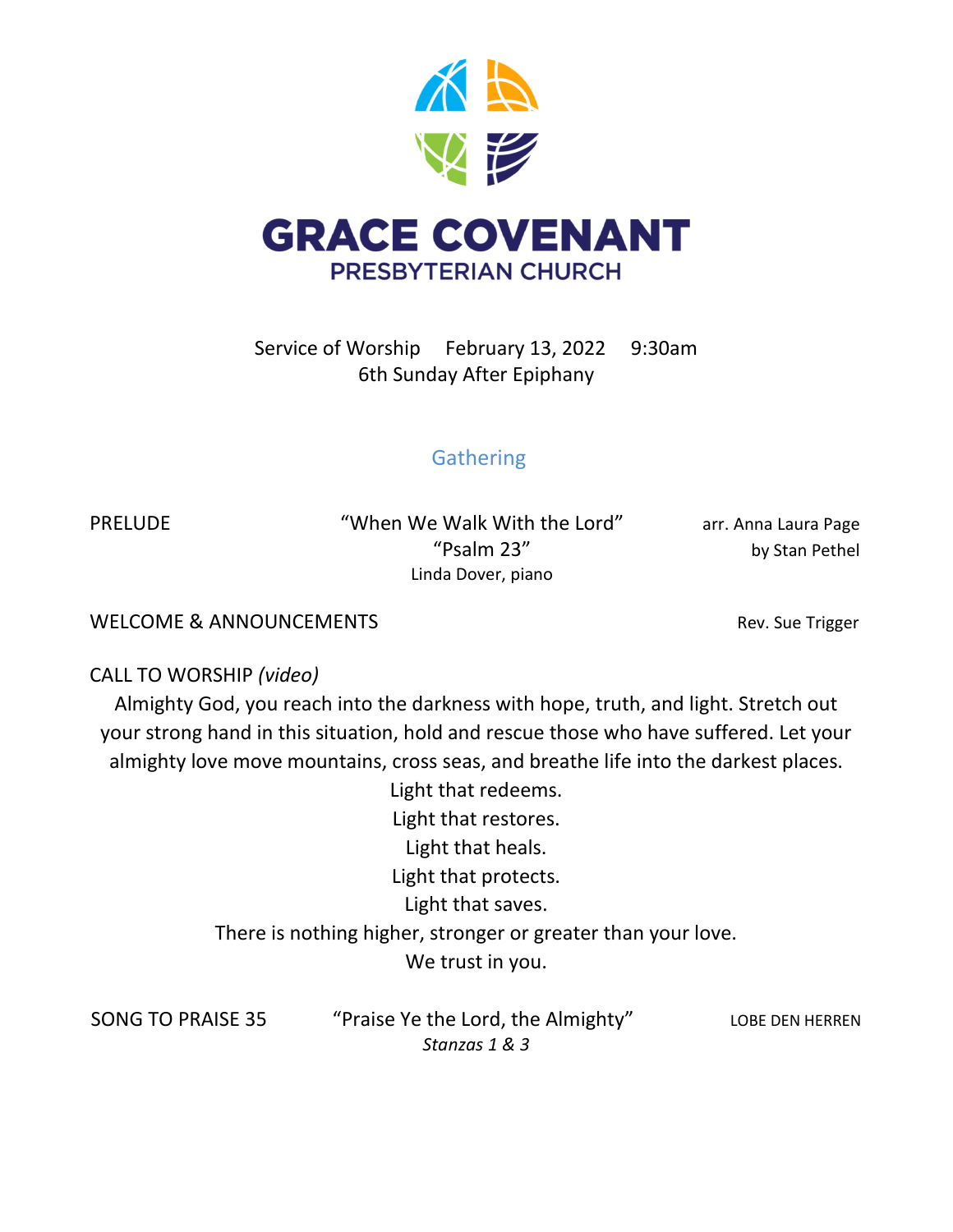**CREATION AND PROVIDENCE** 



This very strong 17th-century German hymn employs many phrases from the psalms, especially Psalms 150 and 103:1-6. It did not receive an effective English translation until the mid-19th century, but has remained popular ever since, thanks in part to its stirring tune.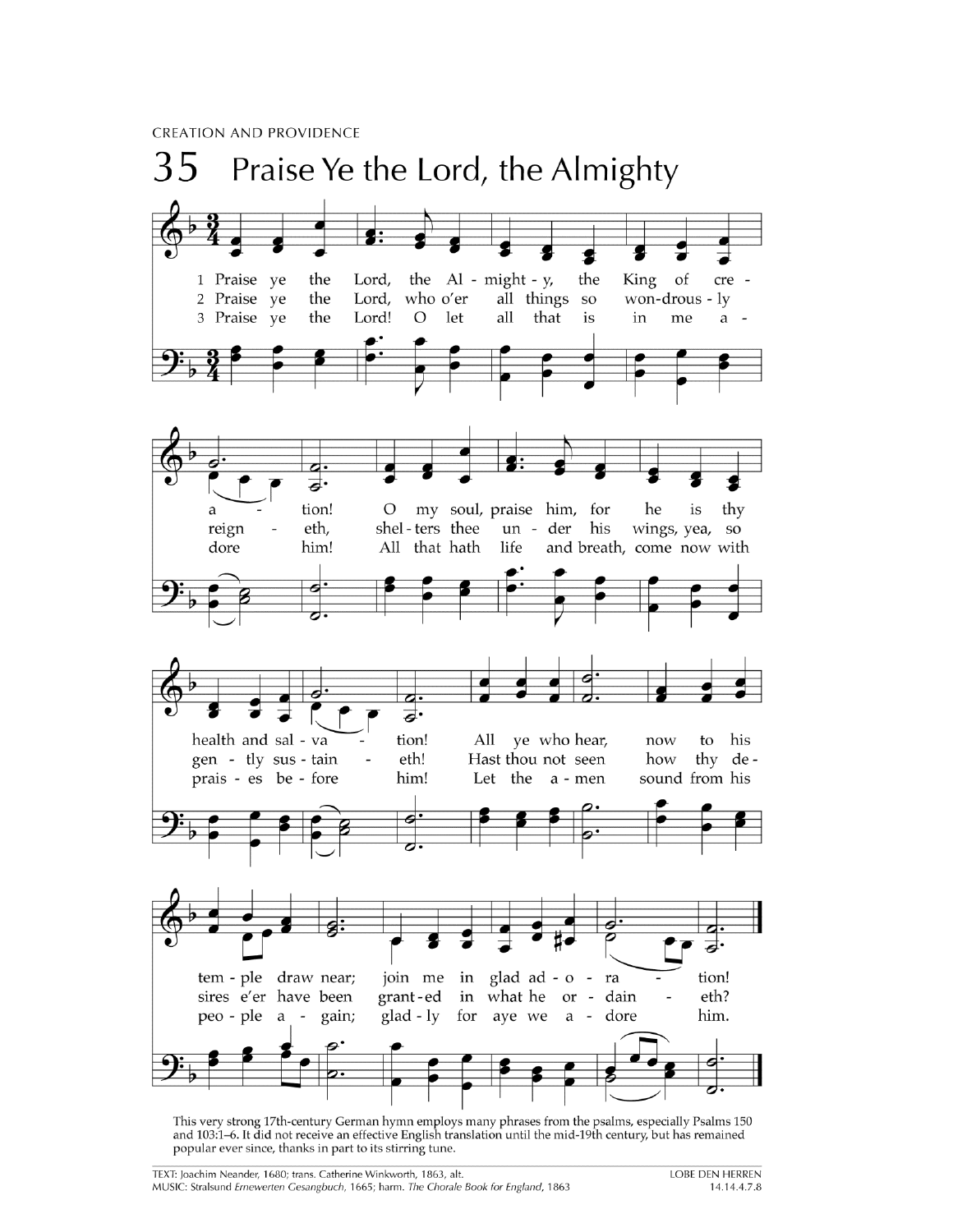#### TIME WITH STEWART

#### PRAYER OF CONFESSION

Holy God, we confess what we are afraid to face, the fact that the seductions of this world gnaw away at our hearts. We have more and more to choose from at the store, and we forget those whose only choice is hunger. Our sense that we are your favorites causes us to make fun of those we are convinced are not. We are so consumed with saving enough for the future, we overlook those who have so little this day.

Forgive us for thinking we are the center of your world. Pour your living water into us, so we might set down roots deep into your heart and become those people who are blessings to others, as we have received the gift of new life from Jesus Christ, our savior.

#### ASSURANCE OF GOD'S LOVE & SHARING THE PEACE OF CHRIST

One: May the peace of Christ be with you.

**All: And also with you and all others!**

### Equipping

HEBREW SCRIPTURE LESSON Psalm 1:1–6 (NRSV)

Happy are those who do not follow the advice of the wicked, or take the path that sinners tread, or sit in the seat of scoffers; but their delight is in the law of the LORD, and on his law they meditate day and night. They are like trees planted by streams of water, which yield their fruit in its season, and their leaves do not wither. In all that they do, they prosper. The wicked are not so, but are like chaff that the wind drives away. Therefore the wicked will not stand in the judgment, nor sinners in the congregation of the righteous; for the LORD watches over the way of the righteous, but the way of the wicked will perish.

SONG TO REFLECT "I Love to Tell the Story" arr. John Leavitt Chancel Ensemble *Barbara Douglas, Karen Kesler, Susan Sutherland, Sue Trigger, Linda Bruns, David Sutherland, Bob Dover, & Mitch Trigger*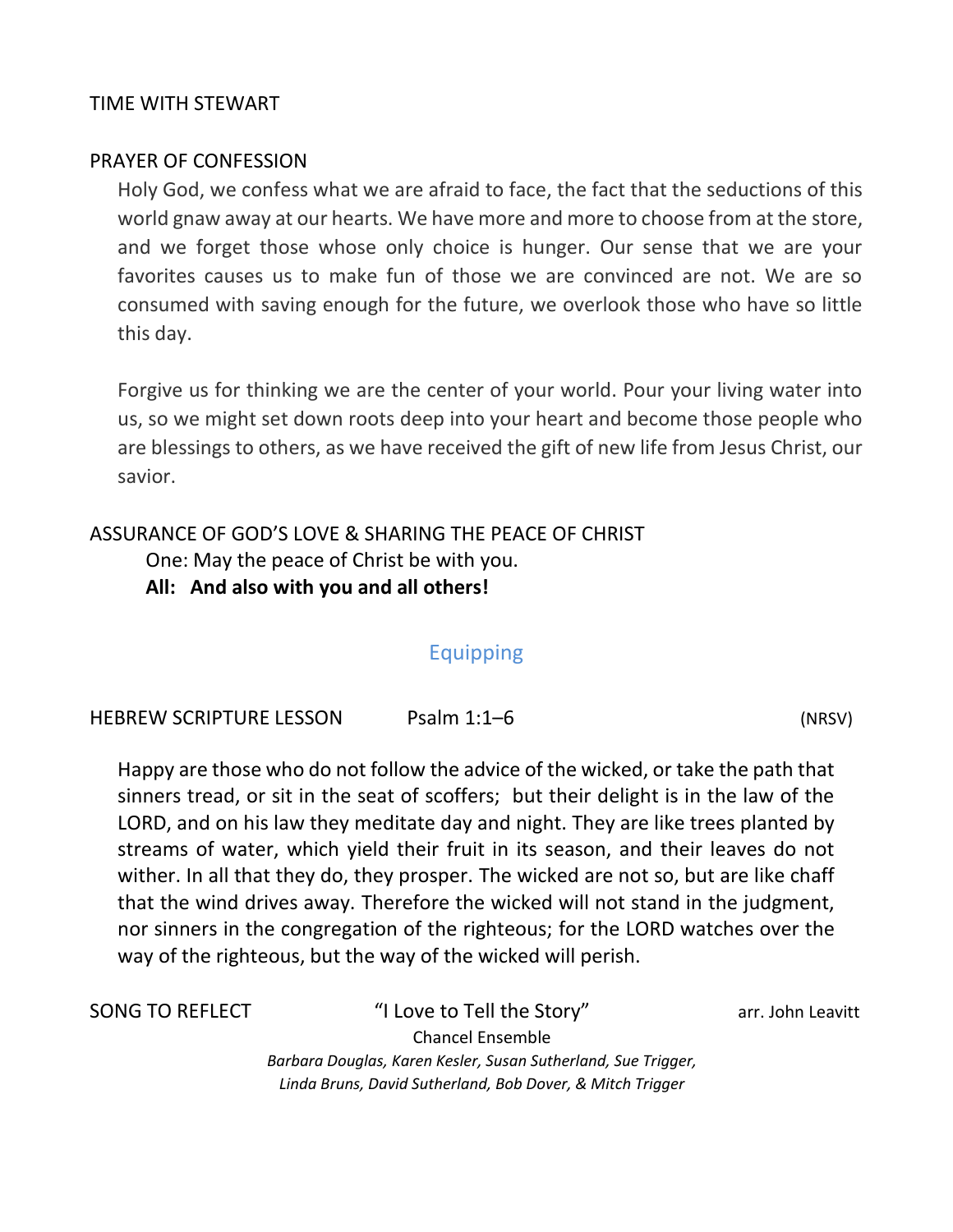*I love to tell the story of unseen things above, of Jesus and his glory, of Jesus and his love. I love to tell the story, because I know 'tis true; it satisfies my longings as nothing else can do. I love to tell the story, 'twill be my theme in glory, to tell the old, old story of Jesus and his love. I love to tell the story; 'tis pleasant to repeat what seems, each time I tell it, more wonderfully sweet. I love to tell the story, for some have never heard the message of salvation from God's own holy word. I love to tell the story, for those who know it best seem hungering and thirsting to hear it like the rest. And when, in scenes of glory, I sing the new, new song, 'twill be the old, old story that I have loved so long. I love to tell the story, 'twill be my theme in glory, to tell the old, old story of Jesus and his love.*

NEW TESTAMENT SCRIPTURE LESSON Luke 6: 17–26 (NRSV)

He came down with them and stood on a level place, with a great crowd of his disciples and a great multitude of people from all Judea, Jerusalem, and the coast of Tyre and Sidon. They had come to hear him and to be healed of their diseases; and those who were troubled with unclean spirits were cured. And all in the crowd were trying to touch him, for power came out from him and healed all of them. Then he looked up at his disciples and said: "Blessed are you who are poor, for yours is the kingdom of God. "Blessed are you who are hungry now, for you will be filled. "Blessed are you who weep now, for you will laugh. "Blessed are you when people hate you, and when they exclude you, revile you, and defame you on account of the Son of Man. Rejoice in that day and leap for joy, for surely your reward is great in heaven; for that is what their ancestors did to the prophets. "But woe to you who are rich, for you have received your consolation. "Woe to you who are full now, for you will be hungry. "Woe to you who are laughing now, for you will mourn and weep. "Woe to you when all speak well of you, for that is what their ancestors did to the false prophets.

## Holy Wisdom, Holy Words **Thanks be to God!**

| SERMON | "Dealing With Blessings and Woes" | Rev. Sue Trigger |
|--------|-----------------------------------|------------------|
|        |                                   |                  |

A CALL TO STEWARDSHIP

PRAYERS OF THE PEOPLE

### Sending

SONG TO SEND 767 "Together We Serve" SAN ANSELMO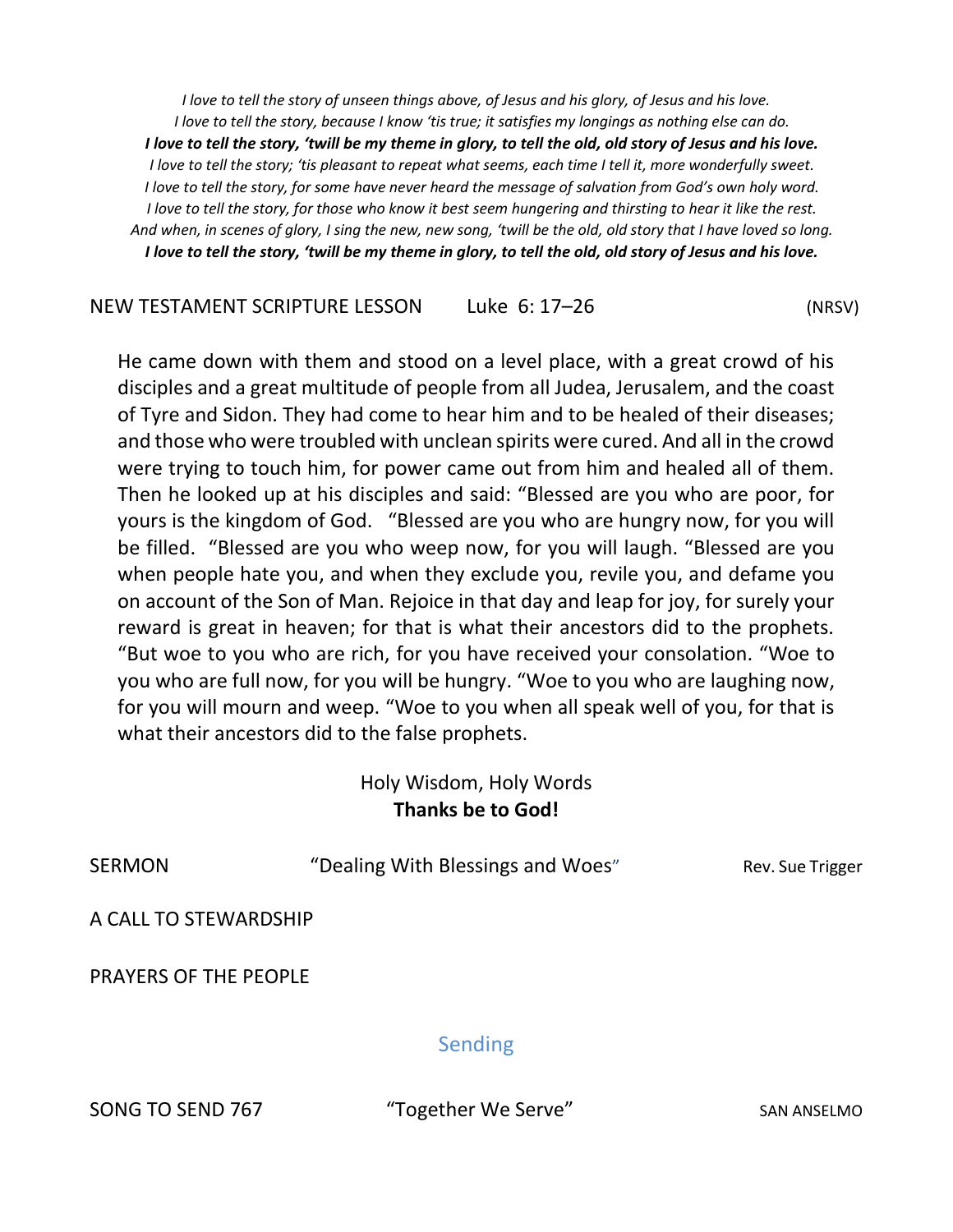

The first three words of this text appear in the website address for First Presbyterian Church of San Anselmo, California, for whose centennial the hymn was commissioned. The text draws on Ephesians 4:11-16, a passage describing the many gifts and ministries within the body of Christ.